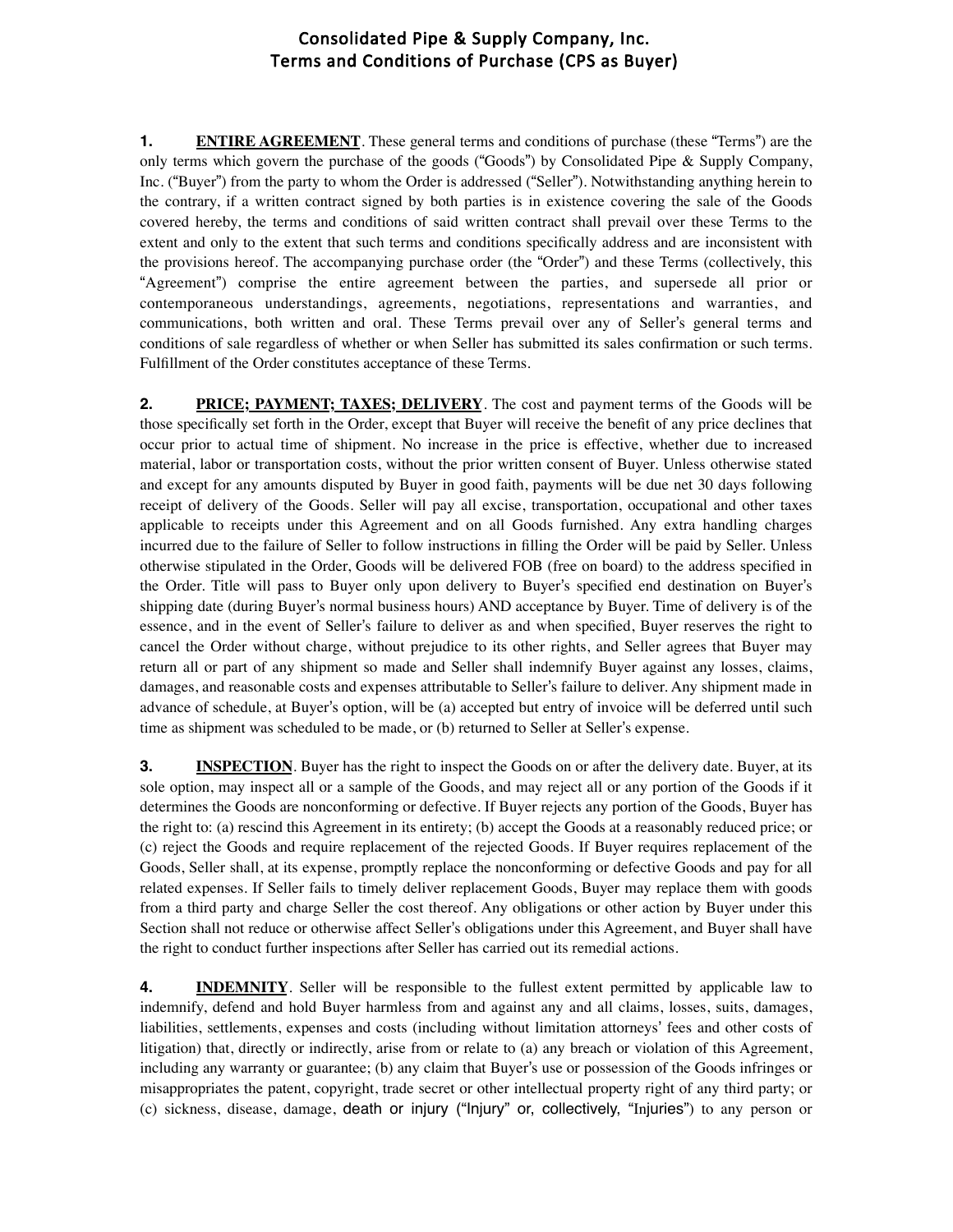persons caused by Seller's negligence or willful misconduct; and (d) damage or Injury to any person or property (including loss of use thereof) of Buyer or others including Buyer's customers arising out of or in any way connected with Goods; provided, however, that Seller will have no obligation to indemnify Buyer for claims or losses described in clause (c) or (d) above that arise solely from Buyer's intentional misconduct.

**5. INSURANCE**. Seller will maintain and require its subcontractors to maintain in effect through the entire term of this Agreement the following insurance coverage (in an "occurrence" policy form) with insurance companies and in amounts satisfactory to Buyer in its sole discretion: (a) a policy insuring Seller's indemnity obligations under this Agreement; (b) workers' compensation for occupational diseases and for Injuries (as defined in Section 4 above) sustained by Seller's employees or employees of its subcontractors as required by law; (c) a policy insuring Seller's and/or Buyer's liability for any property damage, Injuries sustained by any person or persons, including Seller's employees, which was in any manner caused by, arising from or related to Goods and/or the condition of Buyer's land, buildings, equipment or vehicles; and (d) commercial general liability insurance (including product liability) having limits at least consistent with industry standards. Upon Buyer's request, Seller will furnish certificates of insurance showing "Consolidated Pipe & Supply Company, Inc., its divisions and subsidiaries" as certificate holder and will include: (i) a statement that notice of cancellation will be provided in accordance with policy provisions; (ii) a statement that the certificate holder is an additional insured on the policies for occurrences arising from or related to the Goods; and (iii) a waiver of any and all rights of subrogation against the certificate holder. Policies maintained pursuant to this Section will be primary, not excess or contributory, in regard to any other applicable policies Buyer might have. The insurance required by this Section will not limit Seller's liability to Buyer under this Agreement or limit the rights or remedies available to Buyer at law or in equity.

**6. WARRANTIES AND GUARANTEES**. Seller warrants that it has clear title to all Goods furnished and that the Goods are free of all liens, encumbrances and security interests. Unless otherwise specified in writing by Buyer, all Goods provided by Seller will be new. In addition to all warranties prescribed by law or given by Seller, all Goods (including any approved samples) will be of good quality; will conform to the requirements of this Agreement and Buyer's specifications, descriptions and drawings; will be merchantable and fit for Buyer's intended use; and will be free from defects in design, material and workmanship. Seller warrants that any Goods purchased pursuant to this Agreement, and the sale and/or use thereof, will not infringe any U.S. Letter Patent. If Seller encounters unknown or latent conditions which could impair the performance or quality of Goods, Seller will give immediate notice of the nature of such condition to Buyer. Seller will obtain from subcontractors and vendors all available warranties and guarantees with respect to design, materials, workmanship, equipment and supplies furnished for Buyer's benefit. Should a subcontractor or vendor seek to defend on grounds that Seller committed error, Buyer may enforce this warranty against Seller and Seller will resolve all such issues with the subcontractor/ vendor. This warranty will survive Buyer's acceptance of Goods and shall run to Buyer's successors, assigns, customers and users of the Goods.

**7. DEFAULT; REMEDIES**. Each of the following will constitute an event of "Default" by Seller: (a) failure to deliver Goods within the time or with the quality specified or guaranteed in this Agreement; (b) failure to comply with any provisions of this Agreement including breach of any warranty or guarantee; or (c) adjudication of Seller as bankrupt or Seller's making a general assignment for benefit of creditors or appointment of a receiver on account of Seller's insolvency. Upon Seller's Default, Buyer may immediately, without prejudice to any other right or remedy it may have at law or in equity: (i) terminate the relationship with Seller or the Order with Seller and obtain a return of all money already paid to Seller for Goods, or, at its sole option and without liability to Seller, suspend delivery of Goods until Seller furnishes satisfactory evidence that such Default has been cured; (ii) take possession of any of Seller's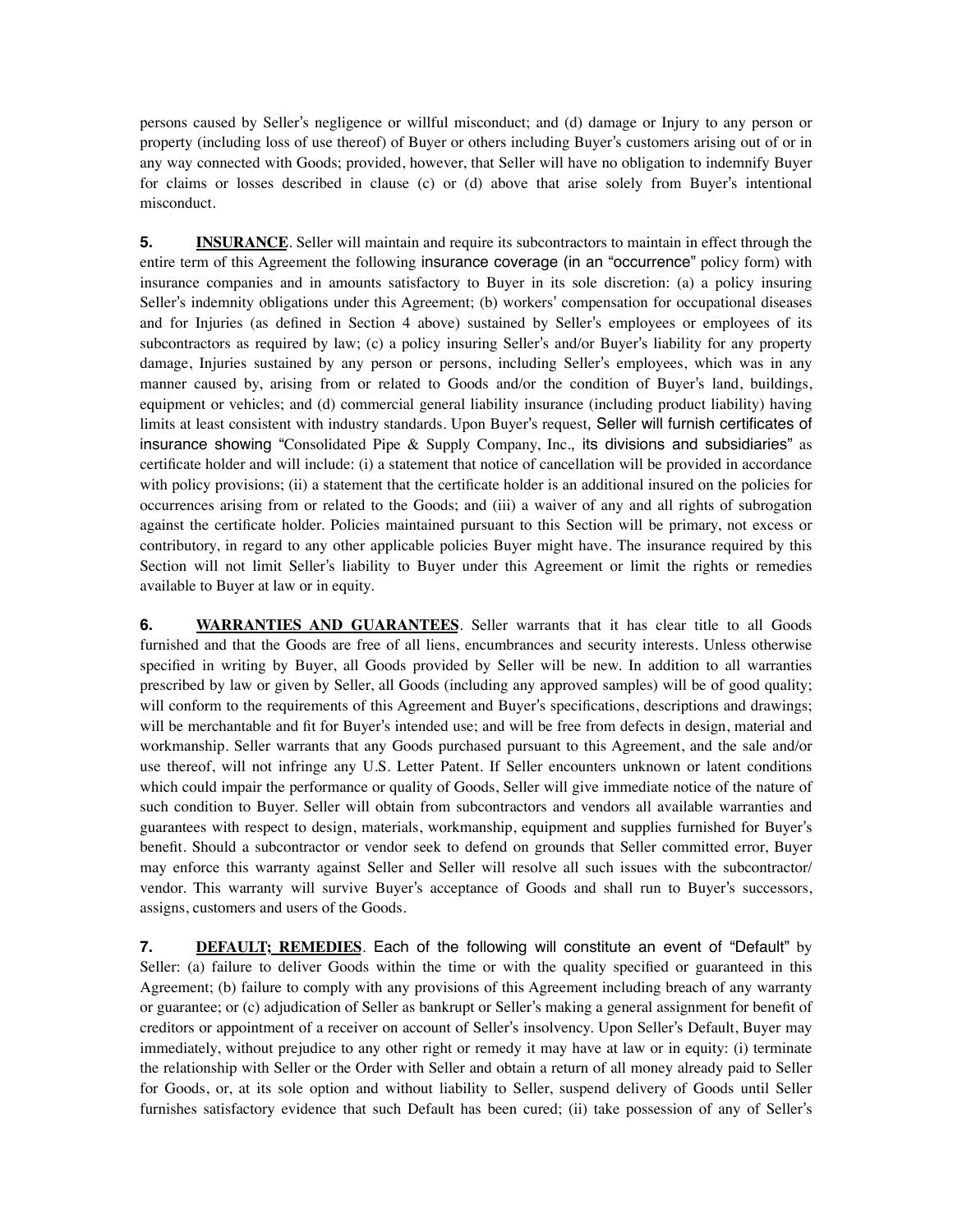samples and materials held by Buyer; (iii) correct any non-conformity at Seller's expense by whatever method Buyer deems expedient; (iv) reject, repair or replace non-conforming Goods or procure same or similar Goods from another source, in which case Seller will be liable to Buyer for any additional costs or expenses incurred by Buyer; or (v) require Seller to correct or cure any non-conformity at Seller's expense. In addition, Buyer reserves all other rights and remedies available to it at law or in equity. Seller agrees to cooperate with Buyer in any way reasonably required to purchase replacement Goods. In addition to its other remedies, Buyer will have a right of set-off and may withhold from time to time out of monies due Seller, amounts sufficient to fully compensate Buyer for any loss or damage resulting from any Default or breach by Seller. As an alternative, Buyer may, in its sole discretion, extend the delivery or completion schedule or waive any deficiencies in performance; provided, however, that no such waivers or extensions will be binding unless in writing and signed by Buyer's authorized representative. Buyer will have the right at any time to require adequate assurances of Seller's performance. In any action or proceeding between the parties, the prevailing party will be entitled to recover all of its reasonable attorneys' fees, expenses and other costs of litigation from the non-prevailing party.

**8. CONFIDENTIAL INFORMATION**. All non-public, confidential or proprietary information of Buyer, including but not limited to, specifications, samples, patterns, designs, plans, drawings, documents, data, business operations, customer lists, pricing, discounts or rebates, disclosed by Buyer to Seller, whether disclosed orally or disclosed or accessed in written, electronic or other form or media, and whether or not marked, designated or otherwise identified as "confidential" in connection with this Agreement is confidential, to be used solely for the purpose of performing this Agreement and may not be disclosed or copied unless authorized in advance by Buyer in writing. Upon Buyer's request, Seller shall promptly return all documents and other materials received from Buyer. Buyer shall be entitled to injunctive relief for any violation of this Section.

**9. LIENS**. Seller will pay, satisfy and discharge all mechanics', suppliers', materialmen's and other liens and all claims, obligations and liabilities which may be asserted against Buyer or its property by reason of, or as a result of, Seller's acts or omissions relating to furnishing of Goods governed or controlled by this Agreement.

**10. LABOR RELATIONS**. Seller will promptly undertake all reasonable efforts to prevent or resolve any strikes or other labor disputes among its employees or employees of its subcontractors. If such a dispute occurs, Seller will take all reasonable actions to minimize any disruption of delivery of Goods. Seller will immediately advise Buyer in writing of any possible labor dispute which may affect performance hereunder including the delivery of Goods.

**11. COMPLIANCE WITH LAWS**. Seller in the performance of this Agreement will comply with all applicable federal, state and local laws, codes, regulations and ordinances, including, but not limited to: (a) all applicable environmental laws; (b) all applicable laws and regulations addressing human trafficking and slavery; and (c) all applicable Equal Opportunity requirements including those set forth in Executive Order 11246, the Rehabilitation Act of 1973, as amended, and the Vietnam Era Veterans Readjustment Assistance Act of 1974, as amended, and regulations promulgated thereunder and laws prohibiting discrimination against any person because of veteran status, disability, race, creed, color, national origin, religion, age or sex in any term or condition of employment, which are incorporated herein by this reference. Specifically, Seller and its subcontractors and vendors will abide by the requirements of 41 C.F.R. §§ 60-1.4(a), 60-300.5(a) and 60-741.5(a). These regulations prohibit discrimination against qualified individuals based on their status as protected veterans or individuals with disabilities, and prohibit discrimination against all individuals based on their race, color, religion, sex or national origin. Moreover, these regulations require that covered prime contractors and subcontractors take affirmative action to employ and advance in employment individuals without regard to race, color, religion, sex, national origin, protected veteran status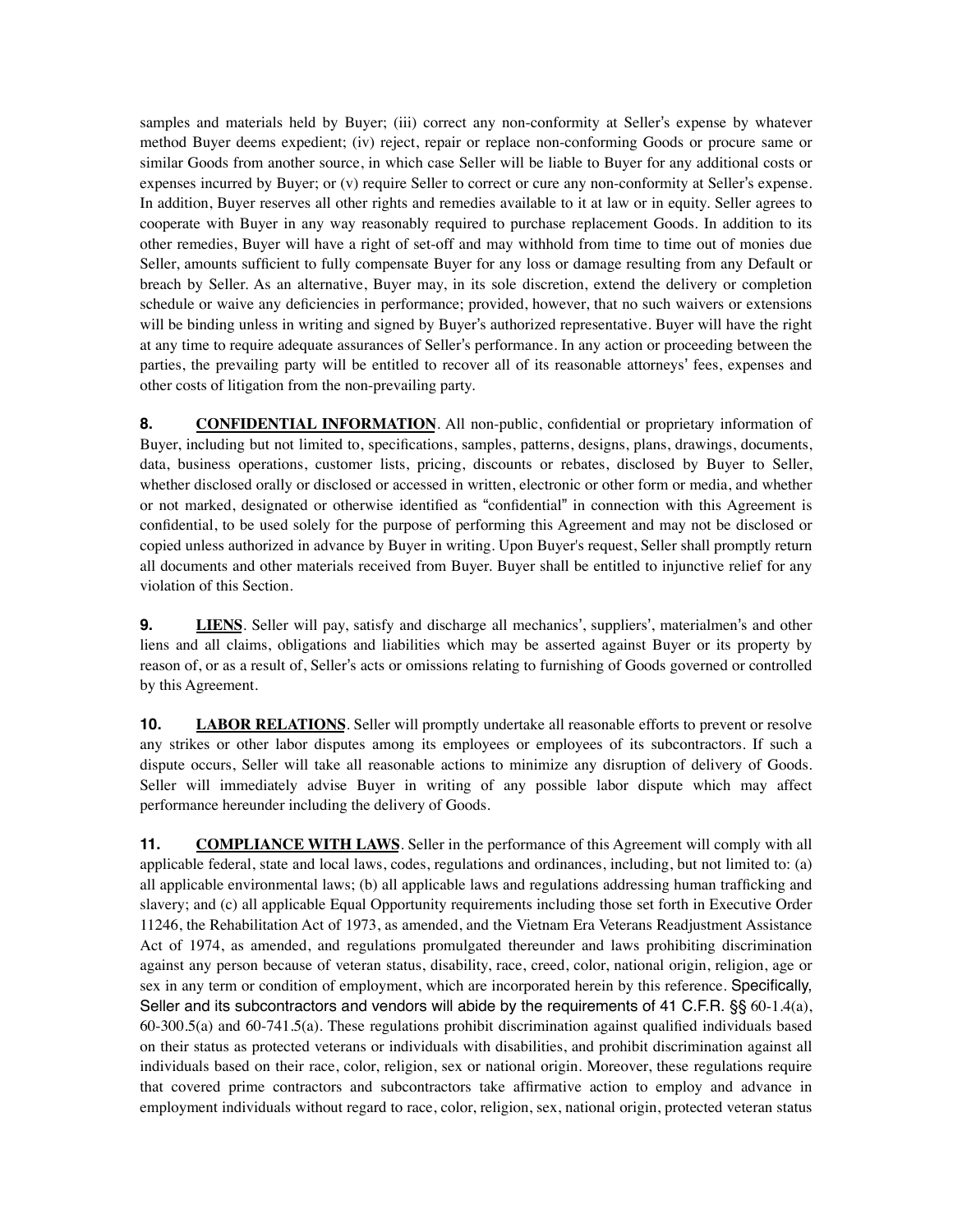or disability. Seller will take reasonable measures to ensure that those who supply components or materials that are incorporated into Goods supplied to Buyer also comply with such laws and regulations.

**12. CONTROLLING LAW AND CONSENT TO VENUE**. This Agreement shall be governed by, and construed in accordance with, the internal laws of the State of Alabama, without regard to its conflict of laws rules. Except when the dispute is arbitrated, the parties irrevocably agree that the exclusive venue for all disputes between the parties will be the state and federal courts located in Birmingham, Alabama. Seller hereby irrevocably consents to jurisdiction in the state and federal courts in Birmingham, Alabama. Seller waives any objection or defense (a) that Seller is not personally subject to the jurisdiction of the state and federal courts in Birmingham, Alabama; (b) that venue of the action is improper in the state and federal courts in Birmingham, Alabama; and/or (c) that the action, suit, or proceeding is brought in an inconvenient forum. In addition to any other mode of service of process authorized by law, Seller consents to service of process by registered or certified mail.

**13. ARBITRATION; DISPUTE RESOLUTION; PRESERVATION OF FORECLOSURE REMEDIES**. All disputes, claims or controversies (individually or collectively, a "Dispute") between Seller and Buyer arising out of or relating to this Agreement, including without limitation Disputes based on or arising from an alleged tort, will be resolved by binding arbitration in accordance with Title 9 of the U.S. Code and the Commercial Arbitration Rules of the American Arbitration Association ("AAA"). Disputes will be arbitrated in Birmingham, Alabama. Defenses based on statutes of limitation and similar doctrines will be applicable in any such proceeding, and commencement of an arbitration proceeding under this Agreement will be deemed commencement of an action for such purposes. The parties will select arbitrators in accordance with the Commercial Arbitration Rules of the AAA. The AAA will designate a panel of ten potential arbitrators knowledgeable in the subject matter of the Dispute. Seller and Buyer will each designate, within thirty (30) days of receipt of the list of potential arbitrators, one of the potential arbitrators to serve, and the two arbitrators so designated will select a third arbitrator from the eight remaining candidates.

**14. WAIVER**. No waiver of any provision, right or remedy contained in this Agreement, including the terms of this Section, is binding on, or effective against, Buyer unless expressly set forth in writing and signed by Buyer's authorized representative. Seller expressly agrees that no right or remedy provided for in this Agreement can be waived through course of dealing, course of performance or trade usage. Seller expressly agrees and acknowledges that reliance on any waiver without Buyer's written consent is unreasonable. Waiver by Buyer of any breach shall be limited to the specific breach so waived and shall not be construed as a waiver of any subsequent breach. Buyer's approval or consent to any action proposed by Seller will not be considered an agreement to the propriety, fitness or usefulness of the proposed action, and will not affect Seller's obligation to strictly comply with this Agreement and the Order.

**15. ASSIGNMENT**. Seller shall not assign, transfer, delegate or subcontract any of its rights or obligations under this Agreement without the prior written consent of Buyer. Any purported assignment or delegation in violation of this Section shall be null and void. No assignment or delegation shall relieve the Seller of any of its obligations hereunder. Buyer may at any time assign or transfer any or all of its rights or obligations under this Agreement without Seller's prior written consent to any affiliate or to any person acquiring all or substantially all of Buyer's assets.

**16. CUMULATIVE NATURE OF REMEDIES**. Buyer's remedies under this Agreement are cumulative and in addition to any other remedies available to Buyer, whether at law, equity or otherwise.

**17. SEVERABILITY**. If any provision or part of a provision contained in this Agreement is held by a court of competent jurisdiction to be contrary to law or public policy, the remaining provisions of the